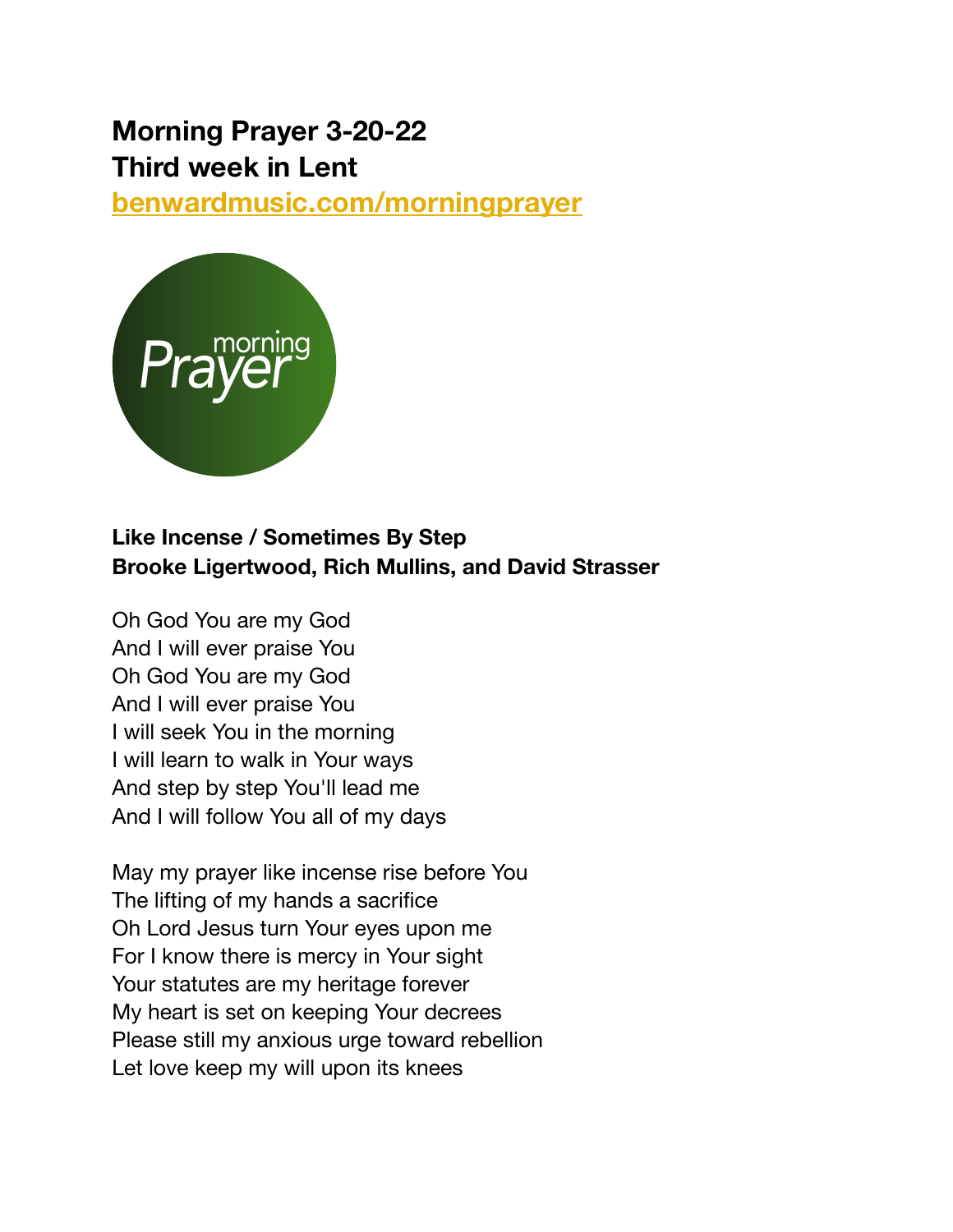Oh God You are my God And I will ever praise You Oh God You are my God And I will ever praise You I will seek You in the morning I will learn to walk in Your ways And step by step You'll lead me And I will follow You all of my days

To all creation I can see a limit But Your commands are boundless and have none So Your word is my joy and meditation From the rising to the setting of the sun All Your ways are loving and are faithful Your road is narrow but Your burden light Because You gladly lean to lead the humble I shall gladly kneel to leave my pride

Oh God You are my God And I will ever praise You Oh God You are my God And I will ever praise You I will seek You in the morning I will learn to walk in Your ways And step by step You'll lead me And I will follow You all of my days

#### **Psalm 63:1-8**

1 O God, you are my God; eagerly I seek you; \* my soul thirsts for you, my flesh faints for you, as in a barren and dry land where there is no water.

2 Therefore I have gazed upon you in your holy place, \* that I might behold your power and your glory.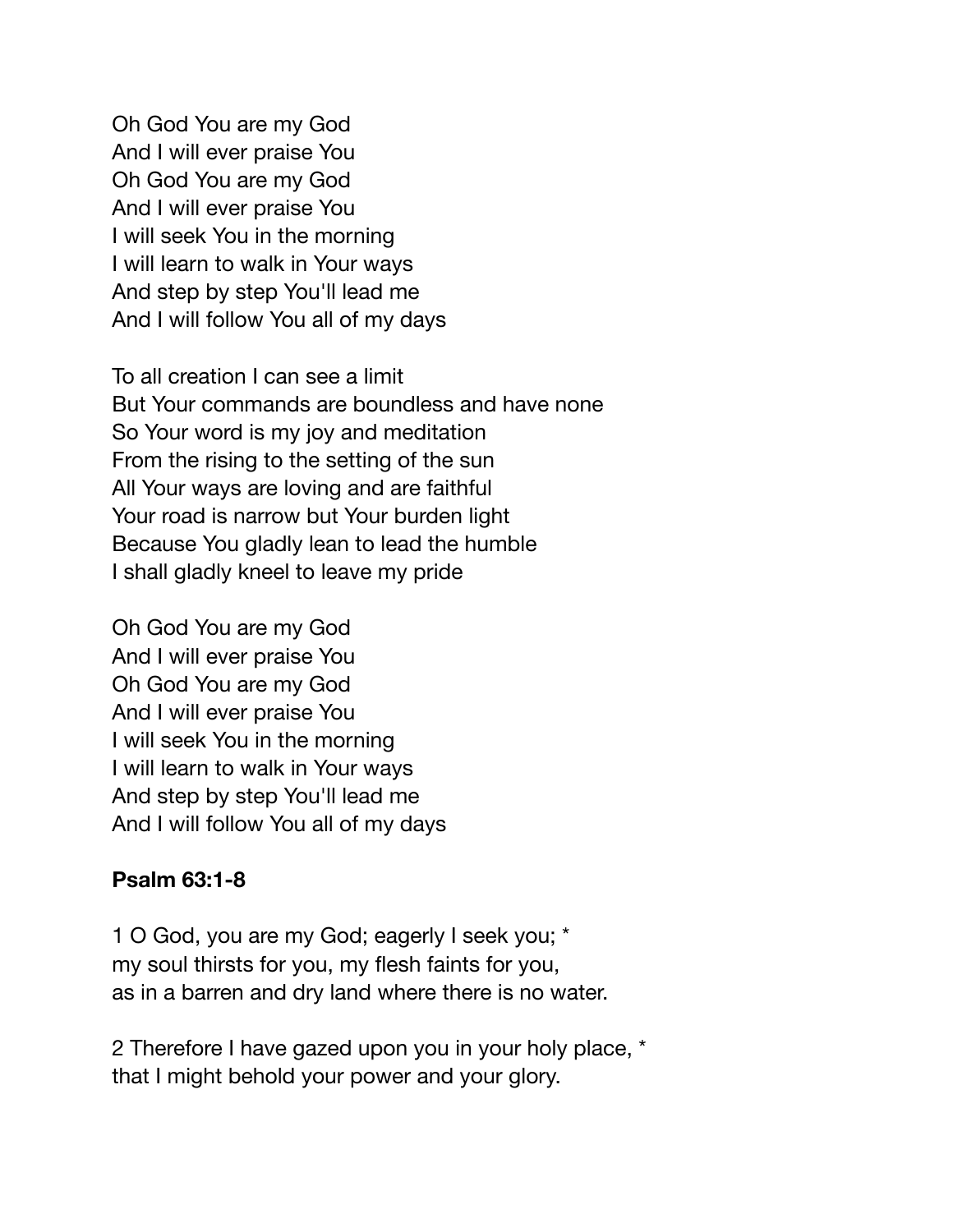3 For your loving-kindness is better than life itself; \* my lips shall give you praise.

4 So will I bless you as long as I live \* and lift up my hands in your Name.

5 My soul is content, as with marrow and fatness, \* and my mouth praises you with joyful lips,

6 When I remember you upon my bed, \* and meditate on you in the night watches.

7 For you have been my helper, \* and under the shadow of your wings I will rejoice.

8 My soul clings to you; \* your right hand holds me fast.

### **Luke 13:1-9 (NRSV)**

At that very time there were some present who told Jesus about the Galileans whose blood Pilate had mingled with their sacrifices. He asked them, "Do you think that because these Galileans suffered in this way they were worse sinners than all other Galileans? No, I tell you; but unless you repent, you will all perish as they did. Or those eighteen who were killed when the tower of Siloam fell on them—do you think that they were worse offenders than all the others living in Jerusalem? No, I tell you; but unless you repent, you will all perish just as they did." Then he told this parable: "A man had a fig tree planted in his vineyard; and he came looking for fruit on it and found none. So he said to the gardener, 'See here! For three years I have come looking for fruit on this fig tree, and still I find none. Cut it down! Why should it be wasting the soil?' He replied, 'Sir, let it alone for one more year, until I dig around it and put manure on it. If it bears fruit next year, well and good; but if not, you can cut it down.'"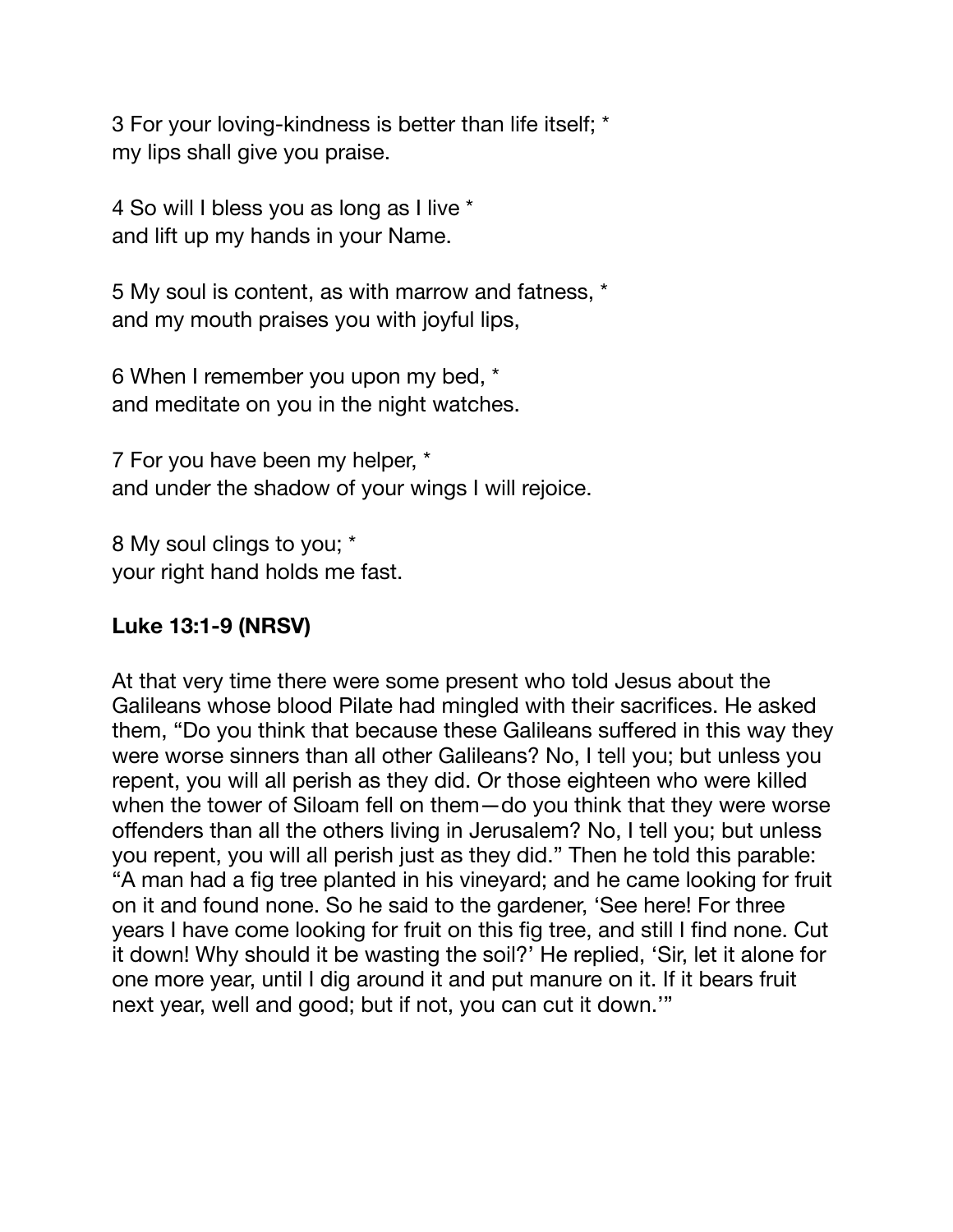#### **The Apostles' Creed**

I believe in God, the Father almighty, creator of heaven and earth. I believe in Jesus Christ, his only Son, our Lord. He was conceived by the power of the Holy Spirit and born of the Virgin Mary. He suffered under Pontius Pilate, was crucified, died, and was buried. He descended to the dead. On the third day he rose again. He ascended into heaven, and is seated at the right hand of the Father. He will come again to judge the living and the dead. I believe in the Holy Spirit, the holy Christian Church, the communion of saints, the forgiveness of sins, the resurrection of the body, and the life everlasting. Amen.

#### **The Lord's Prayer**

Our Father, who art in heaven, hallowed be thy Name, thy kingdom come, thy will be done, on earth as it is in heaven. Give us this day our daily bread. And forgive us our trespasses, as we forgive those who trespass against us. And lead us not into temptation, but deliver us from evil. For thine is the kingdom, and the power, and the glory, for ever and ever. Amen.